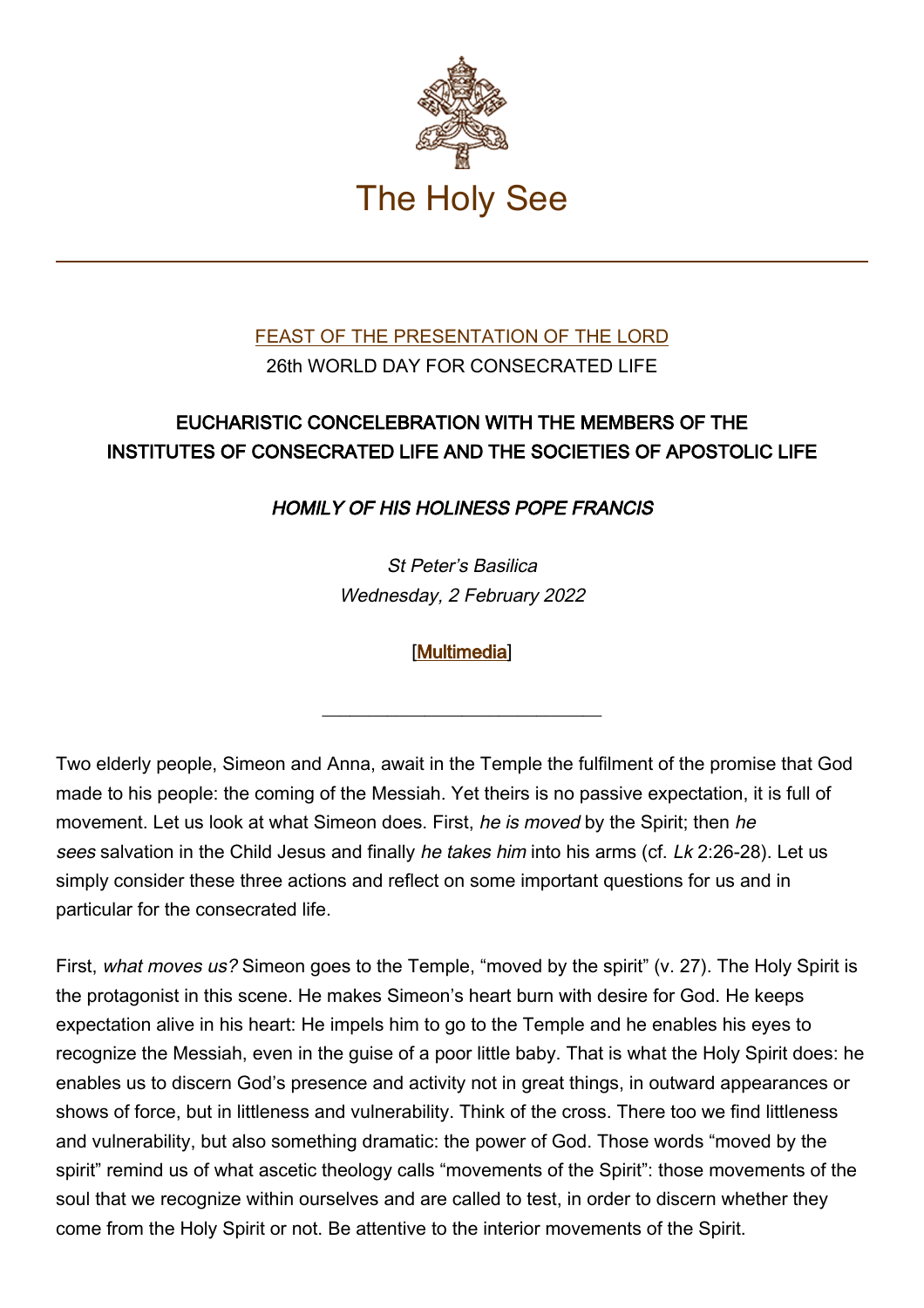We can also ask, who mostly moves us? Is it the Holy Spirit, or the spirit of this world? This a question that everyone, consecrated persons in particular, needs to ask. The Spirit moves us to see God in the littleness and vulnerability of a baby, yet we at times risk seeing our consecration only in terms of results, goals and success: we look for influence, for visibility, for numbers. This is a temptation. The Spirit, on the other hand, asks for none of this. He wants us to cultivate daily fidelity and to be attentive to the little things entrusted to our care. How touching is the fidelity shown by Simeon and Anna! Each day they go to the Temple, each day they keep watch and pray, even though time passes and nothing seems to happen. They live their lives in expectation, without discouragement or complaint, persevering in fidelity and nourishing the flame of hope that the Spirit has kindled in their hearts.

Brothers and sisters, we can ask, what moves our days? What is the love that makes us keep going? Is it the Holy Spirit, or the passion of the moment, or something else? How do we "move" in the Church and in society? Sometimes, even behind the appearance of good works, the canker of narcissism, or the need to stand out, can be concealed. In other cases, even as we go about doing many things, our religious communities can appear moved more by mechanical repetition – acting out of habit, just to keep busy – than by enthusiastic openness to the Holy Spirit. All of us would do well today to examine our interior motivations and discern our spiritual movements, so that the renewal of consecrated life may come about, first and foremost, from there.

A second question: What do our eyes see? Simeon, moved by the Spirit, sees and recognizes Christ. And he prays, saying: "My eyes have seen your salvation" (v. 30). This is the great miracle of faith: it opens eyes, transforms gazes, changes perspectives. As we know from Jesus' many encounters in the Gospel, faith is born of the compassionate gaze with which God looks upon us, softening the hardness of our hearts, healing our wounds and giving us new eyes to look at ourselves and at our world. New ways to see ourselves, others and all the situations that we experience, even those that are most painful. This gaze is not naïve but sapiential. A naïve gaze flees reality and refuses to see problems. A sapiential gaze, however, can "look within" and "see beyond". It is a gaze that does not stop at appearances, but can enter into the very cracks of our weaknesses and failures, in order to discern God's presence even there.

The eyes of the elderly Simeon, albeit dimmed by the years, see the Lord. They see salvation. What about us? Each of us can ask: what do our eyes see? What is our vision of consecrated life? The world often sees it as "a waste": "look at that fine young person becoming a friar or a nun, what a waste! If at least they were ugly... but what a waste"! That is how we think. The world perhaps sees this as a relic of the past, something useless. But we, the Christian community, men and women religious, what do we see? Are our eyes turned only inward, yearning for something that no longer exists, or are we capable of a farsighted gaze of faith, one that looks both within and beyond? To have the wisdom to look at things – this is a gift of the Spirit – to look at things well, to see them in perspective, to grasp reality. I am greatly edified when I see older consecrated men and women whose eyes are bright, who continue to smile and in this way to give hope to the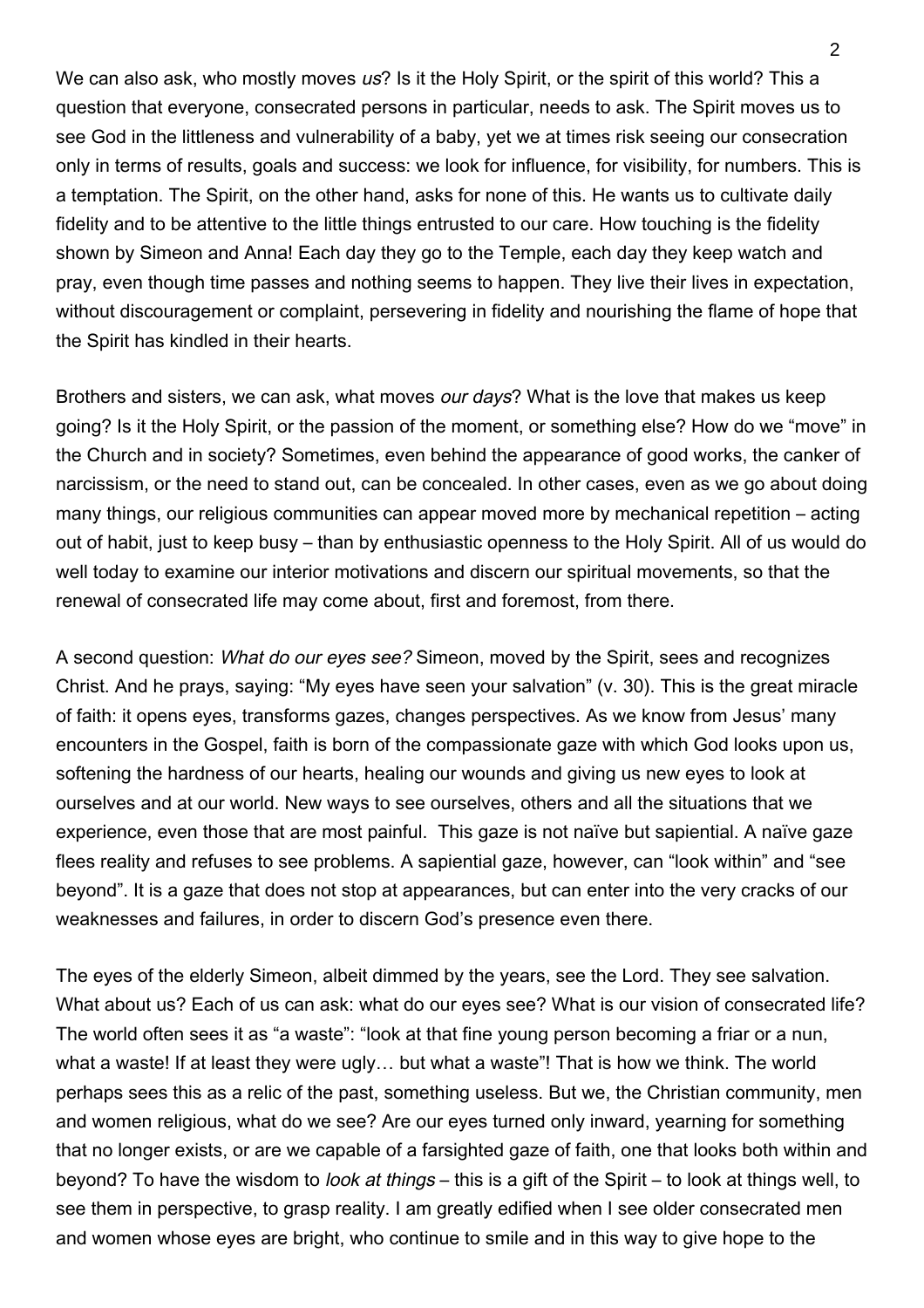young. Let us think of all those times when we encountered such persons, and bless God for this. For their eyes are full of hope and openness to the future. And perhaps we would do well, in these days, to go make a visit to our elderly religious brothers and sisters, to see them, to talk with them, to ask questions, to hear what they are thinking. I consider this a good medicine.

Brothers and sisters, the Lord never fails to give us signs that invite us to cultivate a renewed vision of consecrated life. We need to do this, but in the light of the Holy Spirit and docile to his movements. We cannot pretend not to see these signs and go on as usual, doing the same old things, drifting back through inertia to the forms of the past, paralyzed by fear of change. I have said this over and over again: nowadays the temptation to go back, for security, out of fear, in order to preserve the faith or the charism of the founder… is a temptation. The temptation to go back and preserve ""traditions" with rigidity. Let's get this into our head: rigidity is a perversion, and beneath every form of rigidity there are grave problems. Neither Simeon or Anna were rigid; no, they were free and had the joy of celebrating: Simeon by praising the Lord and prophesying with courage to the child's mother. Anna, like a good old woman, kept saying: "Look at them!" "Look at this!" She spoke with joy, her eyes full of hope. None of the inertia of the past, no rigidity. Let us open our eyes: the Spirit is inviting us amid our crises – and crises there are –, our decreasing numbers – "Father, there are no vocations, now we will go to the ends of the earth to see if we can find one" – and our diminishing forces, to renew our lives and our communities. And how do we do this? He will show us the way. Let us open our hearts, with courage and without fear. Let us look at Simeon and Anna: although they were advanced in years, they did not spend their days mourning a past that never comes back, but instead embraced the future opening up before them. Brothers and sisters, let us not waste today by looking back at yesterday, or dreaming of a tomorrow that will never come; instead, let us place ourselves before the Lord in adoration and ask for eyes to see goodness and to discern the ways of God. The Lord will give them to us, if we ask him. With joy, with courage, without fear.

Finally, a third question: what do we take into our own arms? Simeon took Jesus into his arms (cf. v. 28). It is a touching scene, full of meaning and unique in the Gospels. God has placed his Son in our arms too, because embracing Jesus is the essential thing, the very heart of faith. Sometimes we risk losing our bearings, getting caught up in a thousand different things, obsessing about minor issues or plunging into new projects, yet the heart of everything is Christ, embracing him as the Lord of our lives.

When Simeon took Jesus into his arms, he spoke words of blessing, praise and wonder. And we, after so many years of consecrated life, have we lost the ability to be amazed? Do we still have this capacity? Let us examine ourselves on this, and if someone does not find it, let him or her ask the grace of amazement, amazement before the wonders that God is working in us, hidden, like those in the temple, when Simeon and Anna encountered Jesus. If consecrated men and women lack words that bless God and other people, if they lack joy, if their enthusiasm fails, if their fraternal life is only a chore, if amazement is lacking, that is not the fault of someone or something